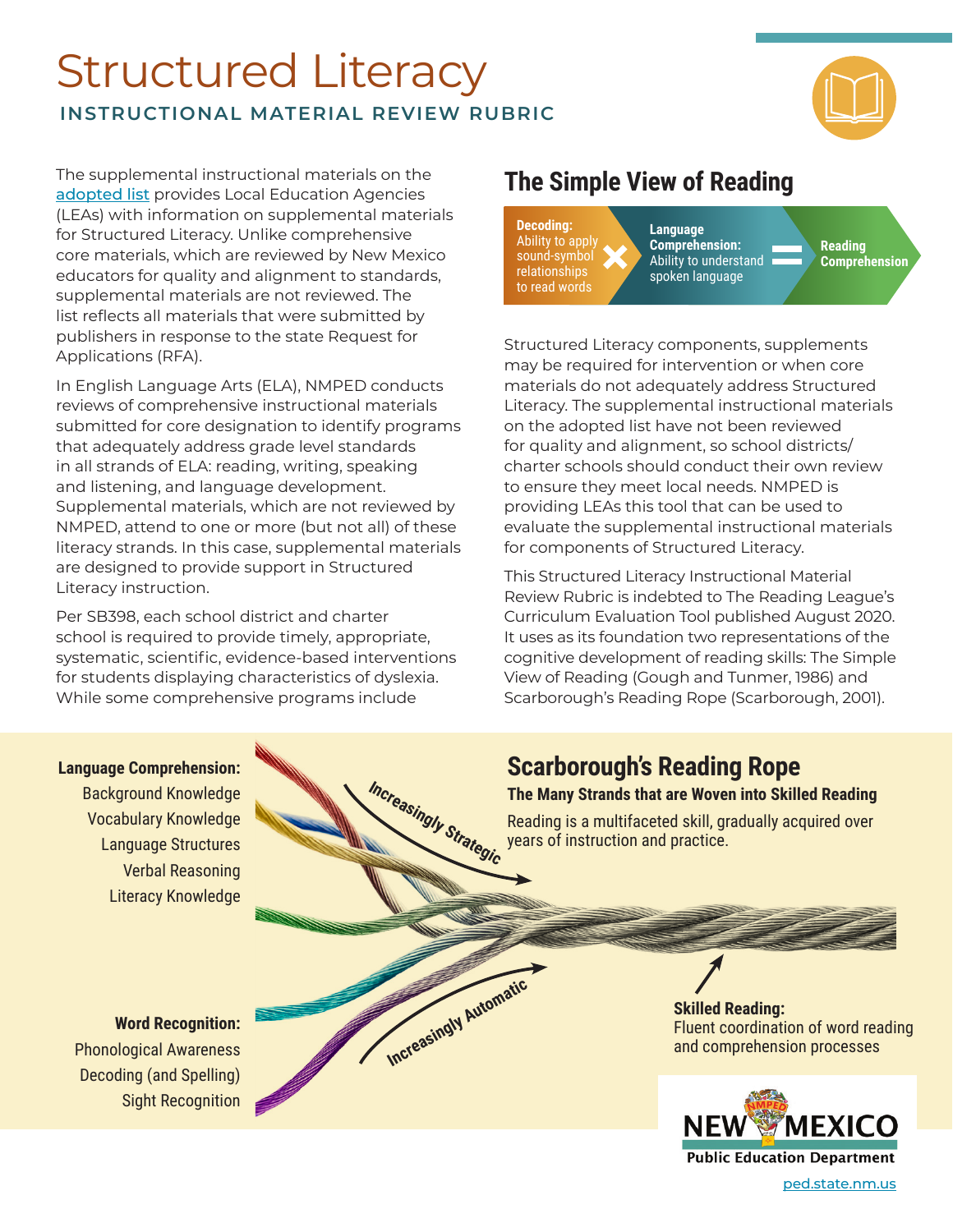## **Rubric**

**If instructional materials do not have green flags for Criteria 1, do not complete the rubric. The materials\* do not meet the basic requirements for Structured Literacy.**  *\*"materials" is used throughout the rubric to mean "instructional materials"*

**CRITERIA 1:** Materials are informed by and based on the Science of Reading: Lesson Design

- **• [Download fillable rubric document](https://webnew.ped.state.nm.us/wp-content/uploads/2021/03/StructuredLiteracy_InstructionalMaterialReviewRubric_Final_03_16_21.xlsx)  [located on the web](https://webnew.ped.state.nm.us/wp-content/uploads/2021/03/StructuredLiteracy_InstructionalMaterialReviewRubric_Final_03_16_21.xlsx)**
- **• See glossary of terms on page 12**
- **• Additional Resource: [Reading League](https://drive.google.com/file/d/1oZFOYAr6w6IN2CDS02OxFA1-Jmd_9_Hu/view)  [Curriculum Evaluation Tool](https://drive.google.com/file/d/1oZFOYAr6w6IN2CDS02OxFA1-Jmd_9_Hu/view)**

| A. Instruction aims for fluent and accurate word recognition (automaticity), ultimately resulting in reading comprehension.           |              |                                                                                                                                   |              |  |  |
|---------------------------------------------------------------------------------------------------------------------------------------|--------------|-----------------------------------------------------------------------------------------------------------------------------------|--------------|--|--|
| <b>GREEN FLAGS</b>                                                                                                                    | <b>TOTAL</b> | <b>RED FLAGS</b>                                                                                                                  | <b>TOTAL</b> |  |  |
| Reading accuracy and automaticity are emphasized.                                                                                     |              | Fluency assessment allows teachers acceptance<br>of incorrectly decoded words if they are close in<br>meaning to the target word. |              |  |  |
| Word-level fluency practice is provided.                                                                                              |              | Word-level fluency practice is not included.                                                                                      |              |  |  |
| Materials explicitly acknowledge that automaticity<br>with decoding is a necessary foundation for effective<br>reading comprehension. |              | Materials encourage students to guess at words<br>based on the pictures, context of the passage, or<br>first letter of the word.  |              |  |  |

**TOTAL GREEN FLAGS \_\_\_\_\_\_\_\_\_\_\_ TOTAL RED FLAGS \_\_\_\_\_\_\_\_\_\_\_**

| <b>MEETS</b><br><b>CRITERIA</b><br>(all green flags) | <b>PARTIALLY</b><br><b>MEETS CRITERIA</b><br>(mostly green flags-note<br>which criteria it does not have) | <b>DOES NOT</b><br><b>MEET CRITERIA</b><br>(mostly or all red flags) | <b>COMMENTS/MISSING ELEMENTS</b> |
|------------------------------------------------------|-----------------------------------------------------------------------------------------------------------|----------------------------------------------------------------------|----------------------------------|
|                                                      |                                                                                                           |                                                                      |                                  |

**B.** Materials are grounded in a scientific understanding of the typical developmental progression of language skills and **the relationship between the development of oral and written language skills.**

| <b>GREEN FLAGS</b>                                                                                                                                                                                                                      | <b>TOTAL</b> | <b>RED FLAGS</b>                                                                                                                                                                     | <b>TOTAL</b> |
|-----------------------------------------------------------------------------------------------------------------------------------------------------------------------------------------------------------------------------------------|--------------|--------------------------------------------------------------------------------------------------------------------------------------------------------------------------------------|--------------|
| The foundation for reading comprehension is built<br>through rich read aloud experiences before children<br>are able to read independently.                                                                                             |              | The foundation for reading comprehension<br>emphasizes using strategies such as context<br>clues to guess at meaning in text before children<br>are able to read independently.      |              |
| Materials provide professional development and/<br>or background information about reading science<br>principles such as the Simple View of Reading and<br>Scarborough's Reading Rope and their relationship to<br>reading instruction. |              | Materials do not articulate a foundation in<br>reading science and does not specifically<br>reference the relationship between reading<br>science and effective reading instruction. |              |

#### **TOTAL GREEN FLAGS \_\_\_\_\_\_\_\_\_\_\_ TOTAL RED FLAGS \_\_\_\_\_\_\_\_\_\_\_**

| <b>MEETS</b><br><b>CRITERIA</b><br>(all green flags) | <b>PARTIALLY</b><br><b>MEETS CRITERIA</b><br>(mostly green flags-note which<br>criteria it does not have) | <b>DOES NOT</b><br><b>MEET CRITERIA</b><br>(mostly or all red flags) | <b>COMMENTS/MISSING ELEMENTS</b> |
|------------------------------------------------------|-----------------------------------------------------------------------------------------------------------|----------------------------------------------------------------------|----------------------------------|
|                                                      |                                                                                                           |                                                                      |                                  |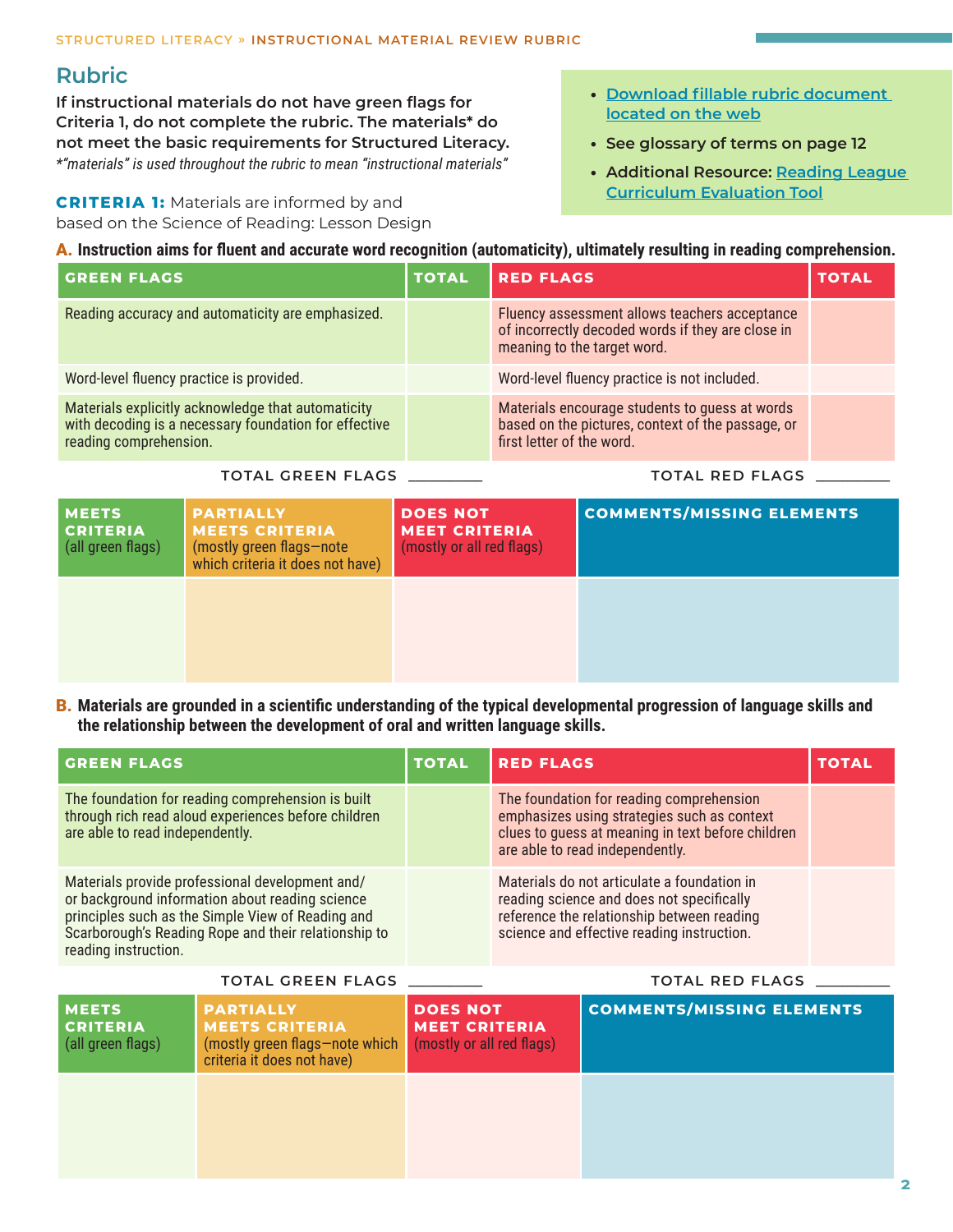C. **Materials emphasize the relationship between oral language and written language in explicit instruction that**  progresses from speech to print by addressing phonetics and phonology, orthography (decoding and encoding based on **predictable word patterns), syllables, morphology, semantics, syntax, and pragmatics.**

| <b>GREEN FLAGS</b>                                                                                                                                                                     | <b>TOTAL</b> | <b>RED FLAGS</b>                                                                                                                       | <b>TOTAL</b> |
|----------------------------------------------------------------------------------------------------------------------------------------------------------------------------------------|--------------|----------------------------------------------------------------------------------------------------------------------------------------|--------------|
| The foundation for reading comprehension is built<br>through rich read aloud experiences before children<br>are able to read independently.                                            |              | The foundation for reading comprehension<br>emphasizes strategy instruction in text before<br>children are able to read independently. |              |
| Materials explicitly acknowledge and provide<br>opportunities for explicit instruction and practice of<br>oral comprehension and oral language development<br>as a foundational skill. |              | Oral comprehension and oral language<br>development is not explicitly addressed or<br>practiced.                                       |              |
| <b>TOTAL GREEN FLAGS</b>                                                                                                                                                               |              | <b>TOTAL RED FLAGS</b>                                                                                                                 |              |

| <b>MEETS</b><br><b>CRITERIA</b><br>(all green flags) | <b>PARTIALLY</b><br><b>MEETS CRITERIA</b><br>(mostly green flags-note which<br>criteria it does not have) | <b>DOES NOT</b><br><b>MEET CRITERIA</b><br>(mostly or all red flags) | <b>COMMENTS/MISSING ELEMENTS</b> |
|------------------------------------------------------|-----------------------------------------------------------------------------------------------------------|----------------------------------------------------------------------|----------------------------------|
|                                                      |                                                                                                           |                                                                      |                                  |

**CRITERIA 2:** Materials reflect evidence-based teaching principles: Lesson Delivery

#### A. **Standards for the training of educators and implementation fidelity are explicitly defined.**

| <b>GREEN FLAGS</b>                                                                                                                 |                                                                                                           | <b>TOTAL</b>                                                         | <b>RED FLAGS</b>                                                                                                                |                                  | <b>TOTAL</b> |
|------------------------------------------------------------------------------------------------------------------------------------|-----------------------------------------------------------------------------------------------------------|----------------------------------------------------------------------|---------------------------------------------------------------------------------------------------------------------------------|----------------------------------|--------------|
| Materials include professional development<br>opportunities and explicit guidance for<br>implementation, coaching, and evaluation. |                                                                                                           |                                                                      | Materials do not include professional<br>development opportunities or quidance for<br>implementation, coaching, and evaluation. |                                  |              |
| <b>TOTAL GREEN FLAGS</b>                                                                                                           |                                                                                                           |                                                                      |                                                                                                                                 | <b>TOTAL RED FLAGS</b>           |              |
| <b>MEETS</b><br><b>CRITERIA</b><br>(all green flags)                                                                               | <b>PARTIALLY</b><br><b>MEETS CRITERIA</b><br>(mostly green flags-note which<br>criteria it does not have) | <b>DOES NOT</b><br><b>MEET CRITERIA</b><br>(mostly or all red flags) |                                                                                                                                 | <b>COMMENTS/MISSING ELEMENTS</b> |              |
|                                                                                                                                    |                                                                                                           |                                                                      |                                                                                                                                 |                                  |              |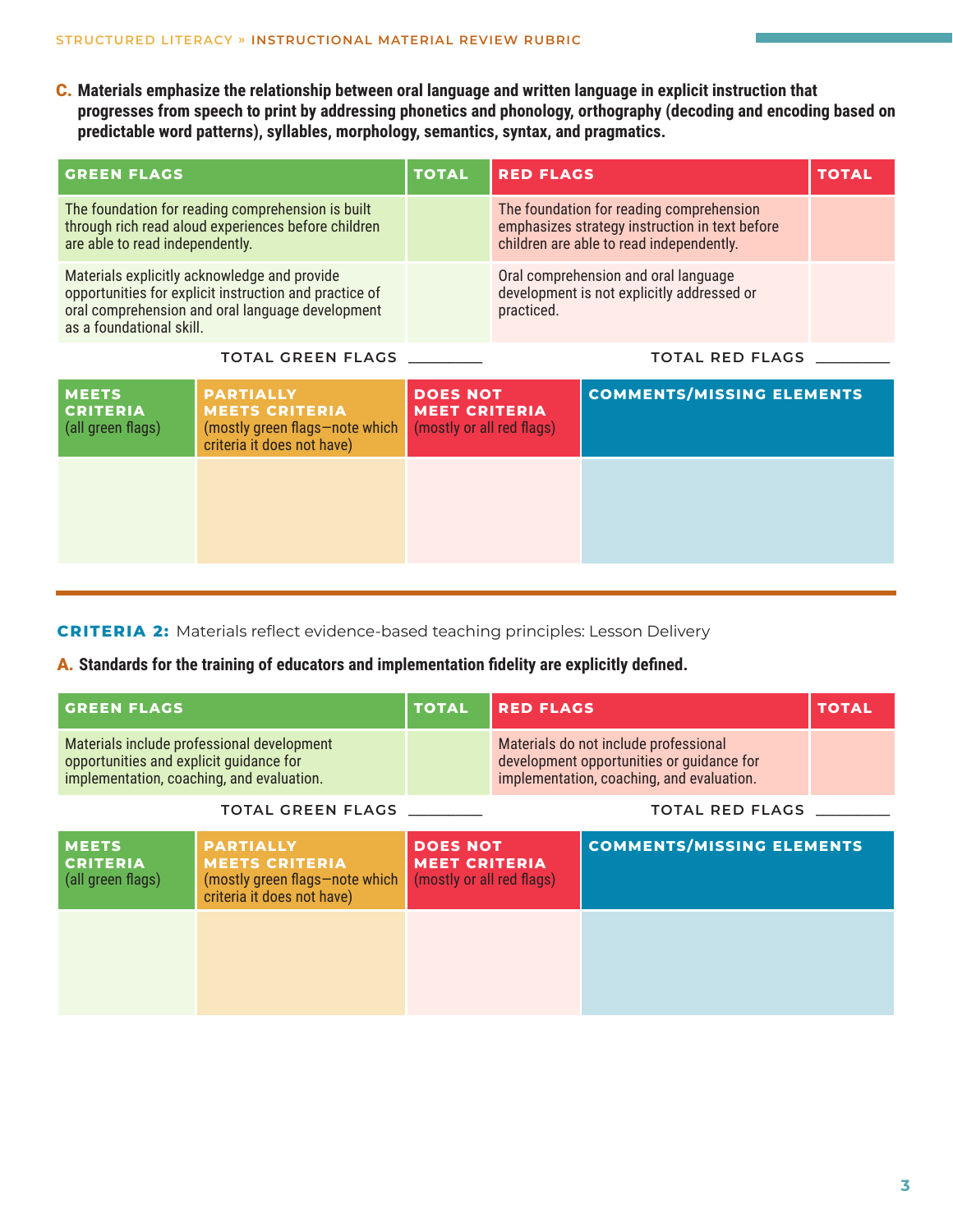#### B. **Materials provide systematic and cumulative reading instruction that progress from prerequisite skills to more advanced skills.**

| <b>GREEN FLAGS</b>                                                                       |                                                                                                                                                          | <b>TOTAL</b>                                                         | <b>RED FLAGS</b>                                                                                                                |                                                                                                                                       | <b>TOTAL</b> |
|------------------------------------------------------------------------------------------|----------------------------------------------------------------------------------------------------------------------------------------------------------|----------------------------------------------------------------------|---------------------------------------------------------------------------------------------------------------------------------|---------------------------------------------------------------------------------------------------------------------------------------|--------------|
| system.                                                                                  | There is a clear and consistent instructional<br>framework, featuring a comprehensive scope and<br>sequence of foundational skills taught in an explicit |                                                                      | No scope and sequence is provided, or the scope<br>and sequence is not rationalized by the science<br>of reading.               |                                                                                                                                       |              |
| decoding and encoding words.                                                             | Letters are taught in a sequence that allows for the<br>composition of cvc words in order to move toward                                                 |                                                                      |                                                                                                                                 | Letters are taught in alphabetical order or in<br>some other order that does not lead to cvc word<br>formation as letters are taught. |              |
| letter graphemes.                                                                        | Single letter graphemes are taught before 2, 3 and 4                                                                                                     |                                                                      | The progression of graphemes is not consistent<br>and jumps around from more complex patterns to<br>less complex patterns.      |                                                                                                                                       |              |
| Short vowel sounds are taught and practiced to<br>automaticity before long vowel sounds. |                                                                                                                                                          |                                                                      | More than one sound of a vowel is introduced in<br>succession or at the same time.                                              |                                                                                                                                       |              |
| making that long vowel sound.                                                            | Each long vowel pattern is taught and practiced<br>to automaticity before introducing another way of                                                     |                                                                      | More than one long vowel pattern is introduced at<br>a time, or less common patterns are introduced<br>before more common ones. |                                                                                                                                       |              |
| reading and writing.                                                                     | The system features application of taught skills in real                                                                                                 |                                                                      |                                                                                                                                 | The system does not provide application of skills<br>to real reading and writing.                                                     |              |
|                                                                                          | <b>TOTAL GREEN FLAGS</b>                                                                                                                                 |                                                                      |                                                                                                                                 | <b>TOTAL RED FLAGS</b>                                                                                                                |              |
| <b>MEETS</b><br><b>CRITERIA</b><br>(all green flags)                                     | <b>PARTIALLY</b><br><b>MEETS CRITERIA</b><br>(mostly green flags-note<br>which criteria it does not<br>have)                                             | <b>DOES NOT</b><br><b>MEET CRITERIA</b><br>(mostly or all red flags) |                                                                                                                                 | <b>COMMENTS/MISSING ELEMENTS</b>                                                                                                      |              |
|                                                                                          |                                                                                                                                                          |                                                                      |                                                                                                                                 |                                                                                                                                       |              |

#### C. **Materials use explicit instruction, focused on one language concept at a time. Materials provide opportunities for guided practice, teacher feedback, and independent practice of the skills taught. The "Gradual Release of Responsibility" (I Do, We Do, You Do) is used.**

| <b>GREEN FLAGS</b>                                                                                                                                                                                                                                                                                                   | <b>TOTAL</b> | <b>RED FLAGS</b>                                                                                                                                              | <b>TOTAL</b> |
|----------------------------------------------------------------------------------------------------------------------------------------------------------------------------------------------------------------------------------------------------------------------------------------------------------------------|--------------|---------------------------------------------------------------------------------------------------------------------------------------------------------------|--------------|
| There is emphasis on direct teaching of all elements<br>of Structured Literacy via gradual release of<br>responsibility (I Do, We Do, You Do) providing guided<br>practice to automaticity. Materials provide teachers<br>with explicit guidance or script to teach each concept<br>in a systematic, cumulative way. |              | Learning is intended to take place through<br>"I Do-You Do" or through guided discovery<br>rather than through explicit gradual release of<br>responsibility. |              |
| Practical application of taught skills is provided in a<br>structured, teacher directed way.                                                                                                                                                                                                                         |              | Emphasis on independent reading of leveled<br>readers and book choice not correlated to skills<br>taught.                                                     |              |

#### **TOTAL GREEN FLAGS \_\_\_\_\_\_\_\_\_\_\_ TOTAL RED FLAGS \_\_\_\_\_\_\_\_\_\_\_**

**MEETS CRITERIA** (all green flags) **PARTIALLY MEETS CRITERIA**  (mostly green flags—note which criteria it does not have) **DOES NOT MEET CRITERIA**  (mostly or all red flags) **COMMENTS/MISSING ELEMENTS**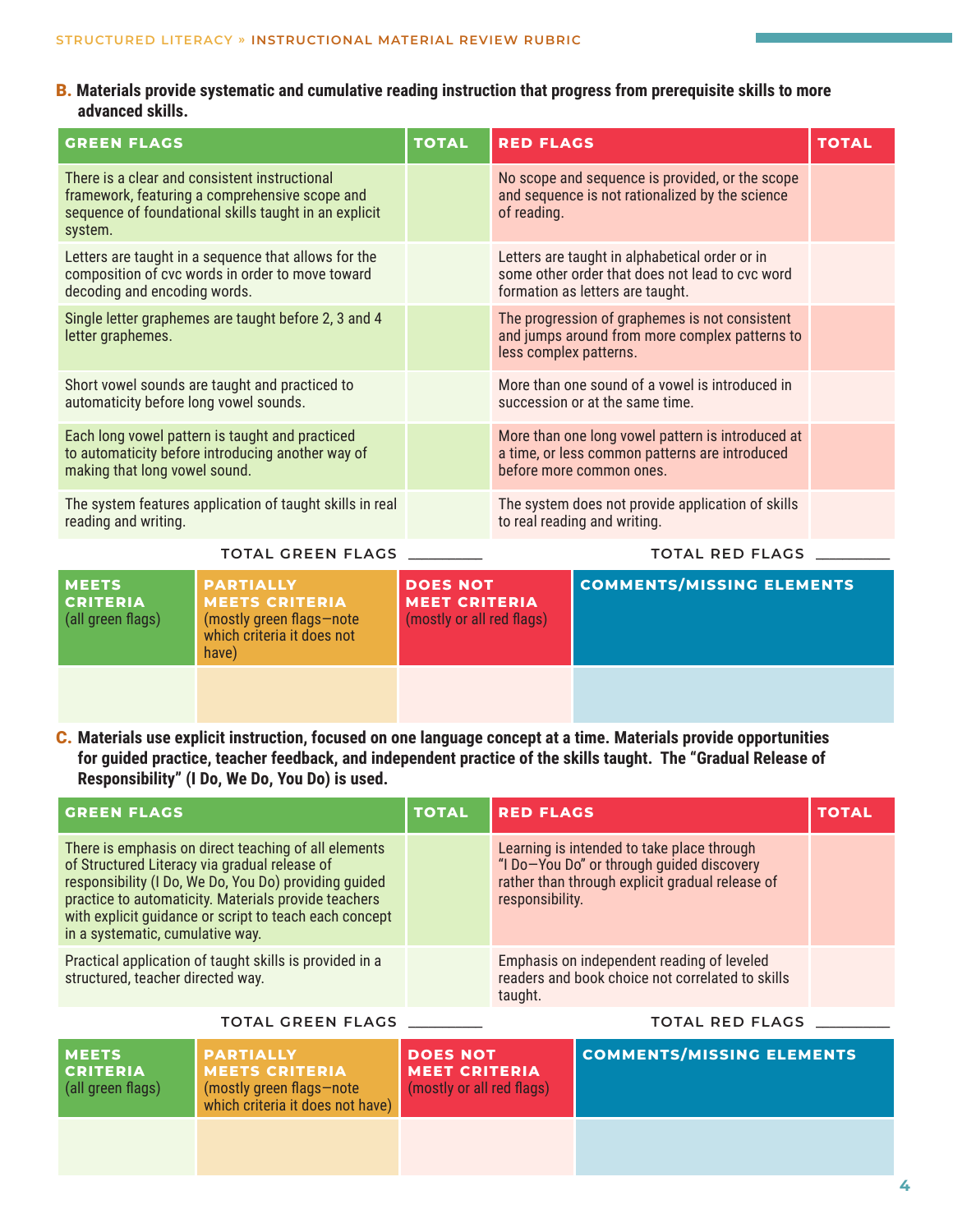D. **Materials allow teachers to engage in diagnostic teaching, using formal and informal assessment to continuously monitor progress and identify the skill level and needs of each student.**

| <b>GREEN FLAGS</b>                                                                          | <b>TOTAL</b> | <b>RED FLAGS</b>                                                                                                                                                                                                                                 | <b>TOTAL</b> |
|---------------------------------------------------------------------------------------------|--------------|--------------------------------------------------------------------------------------------------------------------------------------------------------------------------------------------------------------------------------------------------|--------------|
| Materials include pre/post testing and intermittent<br>progress monitoring.                 |              | Materials do not contain pre/post tests or<br>intermittent progress monitoring.                                                                                                                                                                  |              |
| Phonics skills are assessed using both real and<br>nonsense words in all syllable patterns. |              | Materials do not contain nonsense words.                                                                                                                                                                                                         |              |
| Normed ORF (Oral Reading Fluency) assessments<br>are used.                                  |              | Reading fluency assessments are not provided.                                                                                                                                                                                                    |              |
|                                                                                             |              | Assessments result in benchmarks according to<br>a leveled text gradient.                                                                                                                                                                        |              |
|                                                                                             |              | Foundational skills assessments are primarily<br>running records (or similar assessments that<br>focus on assessment of high frequency words<br>and can be read by looking at the first letter or<br>blend and confirming with picture support). |              |

#### **TOTAL GREEN FLAGS \_\_\_\_\_\_\_\_\_\_\_ TOTAL RED FLAGS \_\_\_\_\_\_\_\_\_\_\_**

| <b>MEETS</b><br><b>CRITERIA</b><br>(all green flags) | <b>PARTIALLY</b><br><b>MEETS CRITERIA</b><br>(mostly green flags-note which<br>criteria it does not have) | <b>DOES NOT</b><br><b>MEET CRITERIA</b><br>(mostly or all red flags) | <b>COMMENTS/MISSING ELEMENTS</b> |
|------------------------------------------------------|-----------------------------------------------------------------------------------------------------------|----------------------------------------------------------------------|----------------------------------|
|                                                      |                                                                                                           |                                                                      |                                  |

E. **Materials provide multisensory/multimodal methods of instruction that simultaneously activate the visual, auditory, kinesthetic, and tactile modes of learning.**

| <b>GREEN FLAGS</b>                                   |                                                                                                           | <b>TOTAL</b>                                                         | <b>RED FLAGS</b>    |                                       | <b>TOTAL</b> |
|------------------------------------------------------|-----------------------------------------------------------------------------------------------------------|----------------------------------------------------------------------|---------------------|---------------------------------------|--------------|
| support student learning.                            | Materials include a multisensory tool or explicit<br>directions about how to use multisensory tools to    |                                                                      | multisensory tools. | Materials do not include or reference |              |
|                                                      | <b>TOTAL GREEN FLAGS</b>                                                                                  |                                                                      |                     | <b>TOTAL RED FLAGS</b>                |              |
| <b>MEETS</b><br><b>CRITERIA</b><br>(all green flags) | <b>PARTIALLY</b><br><b>MEETS CRITERIA</b><br>(mostly green flags-note<br>which criteria it does not have) | <b>DOES NOT</b><br><b>MEET CRITERIA</b><br>(mostly or all red flags) |                     | <b>COMMENTS/MISSING ELEMENTS</b>      |              |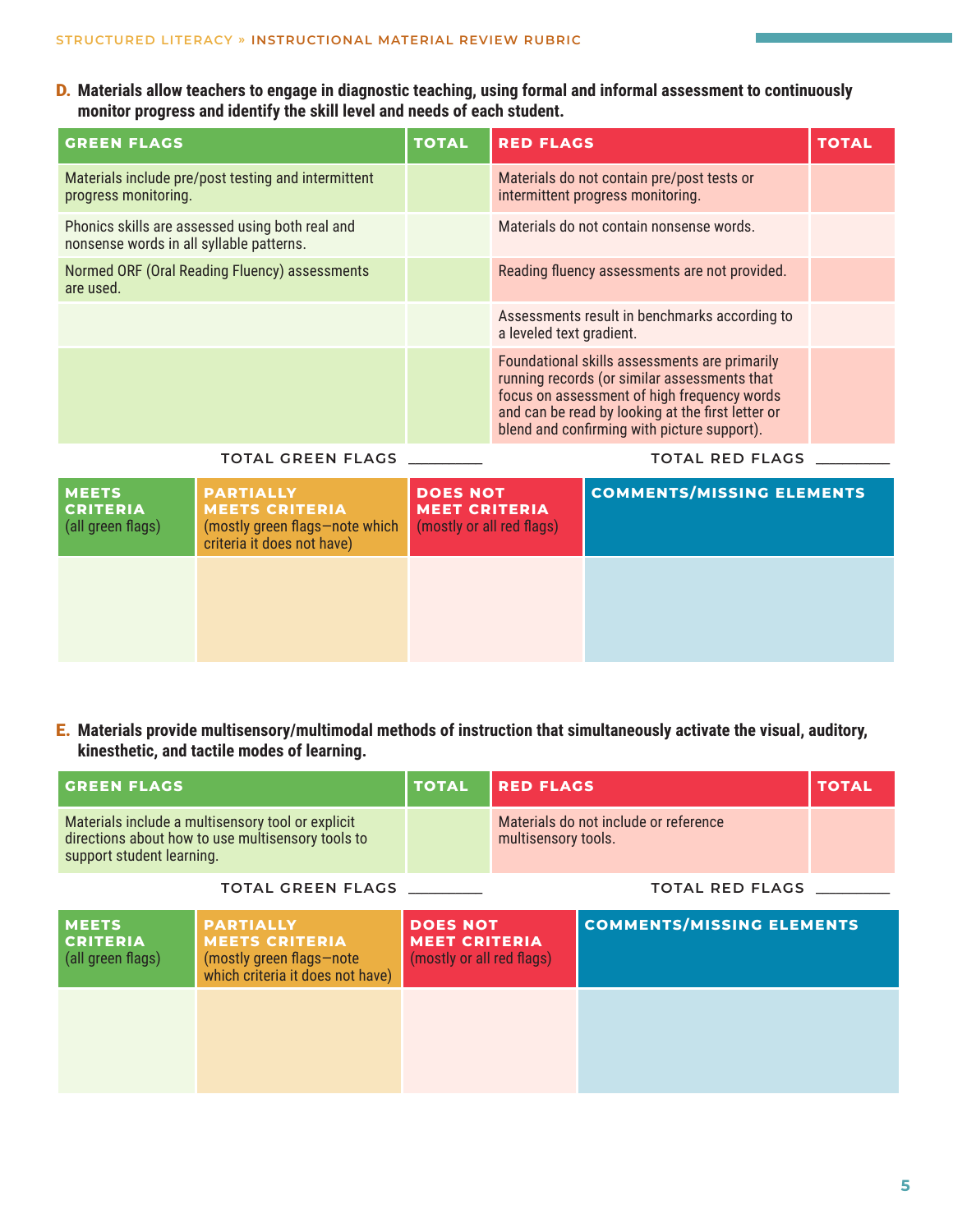### F.  **Includes guidance on homogeneous groupings based on skill area(s) of need.**

| <b>GREEN FLAGS</b>                                   |                                                                                                                                                                  | <b>TOTAL</b>                                                         | <b>RED FLAGS</b>                                                                    |                                  | <b>TOTAL</b> |
|------------------------------------------------------|------------------------------------------------------------------------------------------------------------------------------------------------------------------|----------------------------------------------------------------------|-------------------------------------------------------------------------------------|----------------------------------|--------------|
| of need.                                             | Materials make specific suggestions about using<br>assessments to identify student skill levels and use<br>small groups for effective instruction in these areas |                                                                      | Materials do not address using assessments to<br>quide instruction in small groups. |                                  |              |
|                                                      | <b>TOTAL GREEN FLAGS</b>                                                                                                                                         |                                                                      |                                                                                     | <b>TOTAL RED FLAGS</b>           |              |
| <b>MEETS</b><br><b>CRITERIA</b><br>(all green flags) | <b>PARTIALLY</b><br><b>MEETS CRITERIA</b><br>(mostly green flags-note which<br>criteria it does not have)                                                        | <b>DOES NOT</b><br><b>MEET CRITERIA</b><br>(mostly or all red flags) |                                                                                     | <b>COMMENTS/MISSING ELEMENTS</b> |              |
|                                                      |                                                                                                                                                                  |                                                                      |                                                                                     |                                  |              |

**CRITERIA 3:** Materials reflect all the evidence-based elements of Structured Literacy.

### A. **Materials provide direct instruction in phonological and phonemic awareness.**

| <b>GREEN FLAGS</b>                                                                                                                                                                | <b>TOTAL</b> | <b>RED FLAGS</b>                                                                                                                                                                                                                                           | <b>TOTAL</b> |
|-----------------------------------------------------------------------------------------------------------------------------------------------------------------------------------|--------------|------------------------------------------------------------------------------------------------------------------------------------------------------------------------------------------------------------------------------------------------------------|--------------|
| Instruction includes larger units of phonological<br>awareness (syllable, rhyme, onset-rime) as well as the<br>phoneme level.                                                     |              | Instruction only attends to larger units of<br>phonological awareness (syllables, rhyme, onset-<br>rime) without moving to the phoneme level (e.g.,<br>blends such as 'tr' are kept intact rather than<br>having students notice their individual sounds). |              |
| Instruction includes all phoneme awareness tasks<br>including those that feature advanced manipulation<br>(isolating, blending, segmenting, deletion,<br>substitution, reversal). |              | Phoneme awareness instruction does not include<br>more advanced manipulation tasks.                                                                                                                                                                        |              |
| Advanced phoneme proficiency instruction is<br>evident beyond K-1; students are both accurate and<br>automatic with these skills.                                                 |              | Phoneme awareness instruction discontinues<br>after K-1.                                                                                                                                                                                                   |              |
| Phonemic awareness is taught directly, explicitly, and<br>systematically.                                                                                                         |              | Phonemic awareness is taught implicitly and<br>briefly.                                                                                                                                                                                                    |              |
| When phoneme awareness is taught, awareness of<br>individual phonemes is practiced prior to connecting<br>to corresponding graphemes (letters).                                   |              | Phoneme identification is not practiced<br>separately from graphemes (letters).                                                                                                                                                                            |              |
| All levels of phonological and phoneme awareness are<br>assessed and monitored regularly.                                                                                         |              | Phonological and phoneme awareness are not<br>assessed and monitored regularly.                                                                                                                                                                            |              |
| <b>TOTAL GREEN FLAGS</b>                                                                                                                                                          |              | <b>TOTAL RED FLAGS</b>                                                                                                                                                                                                                                     |              |

| <b>IMEETS</b><br><b>CRITERIA</b><br>(all green flags) | <b>PARTIALLY</b><br><b>MEETS CRITERIA</b><br>(mostly green flags-note<br>which criteria it does not have) | <b>DOES NOT</b><br><b>MEET CRITERIA</b><br>(mostly or all red flags) | <b>COMMENTS/MISSING ELEMENTS</b> |
|-------------------------------------------------------|-----------------------------------------------------------------------------------------------------------|----------------------------------------------------------------------|----------------------------------|
|                                                       |                                                                                                           |                                                                      |                                  |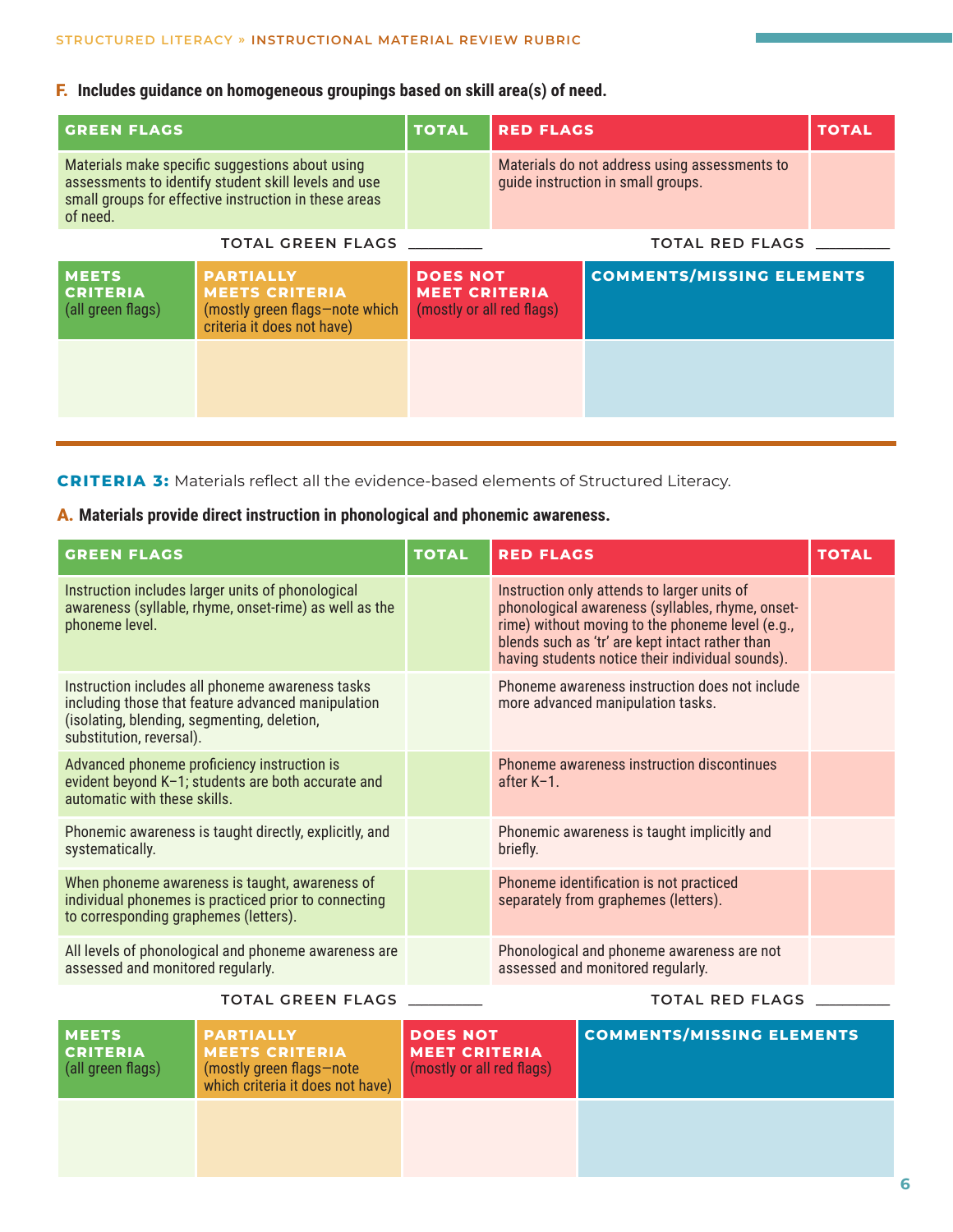### B. **Materials provide direct instruction in sound/symbol instruction.**

| <b>GREEN FLAGS</b>                                                                                                                                         | <b>TOTAL</b> | <b>RED FLAGS</b>                                                                                                                                                                                                 | <b>TOTAL</b> |
|------------------------------------------------------------------------------------------------------------------------------------------------------------|--------------|------------------------------------------------------------------------------------------------------------------------------------------------------------------------------------------------------------------|--------------|
| Letter-sound correspondences are taught in an<br>explicit, systematic, and sequential fashion, from<br>simple to complex.                                  |              | Letter-sound correspondences are taught<br>opportunistically or implicitly during text reading.                                                                                                                  |              |
| Phonics instruction is robust with explicit instruction,<br>cumulative review, and application in reading and writing.                                     |              | Phonics instruction takes place in short "mini-<br>lessons."                                                                                                                                                     |              |
| The initial instructional sequence includes a mixture<br>of short vowels and consonants.                                                                   |              | The initial instructional sequence introduces a large<br>number of (or all) consonants before a vowel is<br>introduced, or vowels are all taught in rapid succession.                                            |              |
| Segmenting and blending are taught explicitly and<br>practiced regularly, in both decoding and encoding.                                                   |              | Segmenting and blending are not explicitly taught<br>nor practiced.                                                                                                                                              |              |
| Opportunities to practice decoding words in isolation<br>are provided.                                                                                     |              | No opportunities for word-level decoding practice<br>are provided.                                                                                                                                               |              |
| Instruction includes recursive review of phonics/<br>encoding skills.                                                                                      |              | Instruction is typically "one and done"; phonics/<br>encoding skills are introduced but with very little<br>or very short-term review.                                                                           |              |
| Phonics skills are practiced by applying letter-sound<br>knowledge in decodable texts that match the phonics<br>elements taught, securing phonic decoding. |              | Early text is predominantly predictable, leveled texts<br>which includes phonic elements that have not been<br>taught and encourages memorizing patterns and<br>using picture clues rather than phonic decoding. |              |
| <b>TOTAL GREEN FLAGS</b>                                                                                                                                   |              | <b>TOTAL RED FLAGS</b>                                                                                                                                                                                           |              |

| <b>MEETS</b><br><b>CRITERIA</b><br>(all green flags) | <b>PARTIALLY</b><br><b>MEETS CRITERIA</b><br>(mostly green flags-note which<br>criteria it does not have) | <b>DOES NOT</b><br><b>MEET CRITERIA</b><br>(mostly or all red flags) | <b>COMMENTS/MISSING ELEMENTS</b> |
|------------------------------------------------------|-----------------------------------------------------------------------------------------------------------|----------------------------------------------------------------------|----------------------------------|
|                                                      |                                                                                                           |                                                                      |                                  |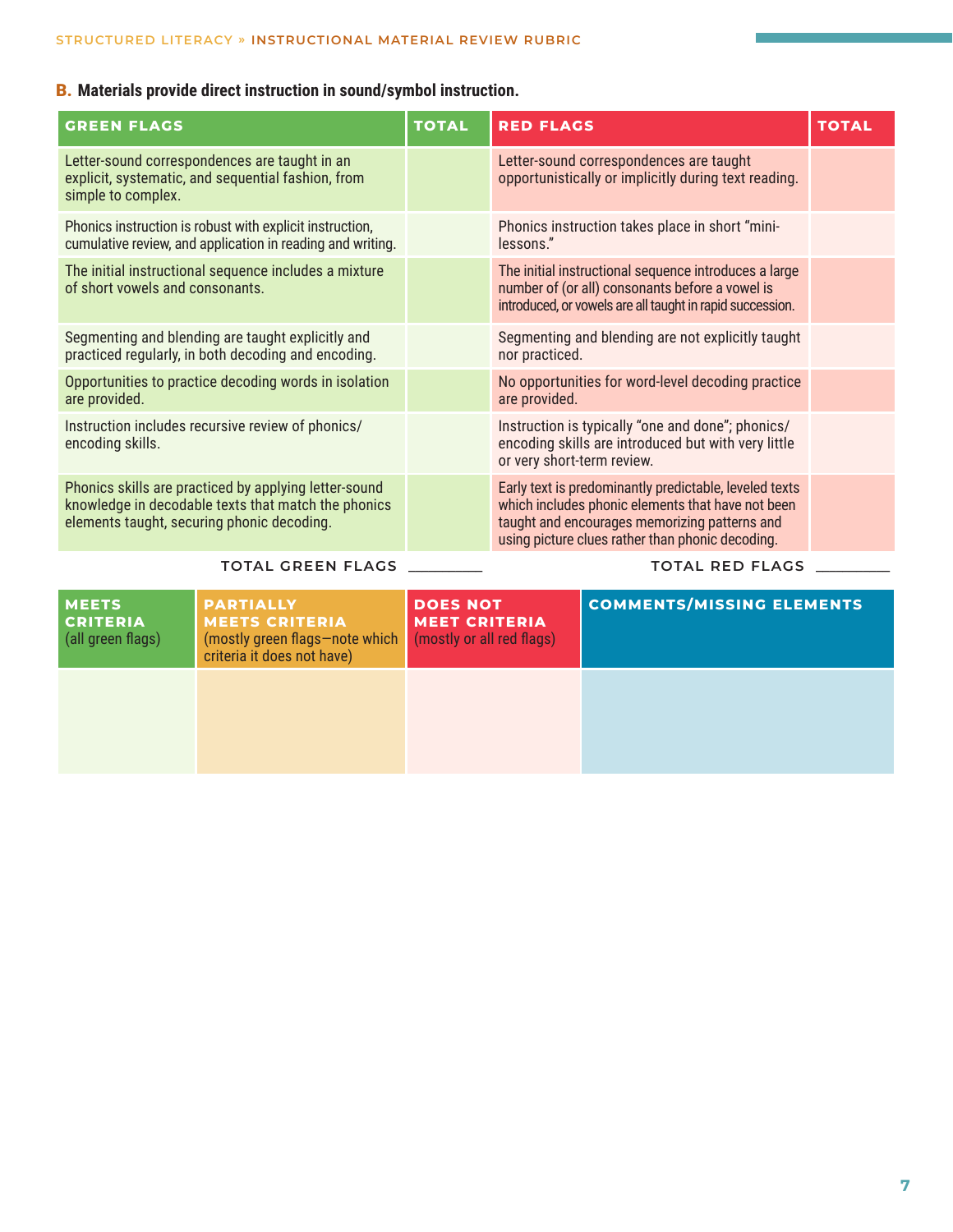## C. **Materials provide direct instruction in the six syllable types.**

| <b>GREEN FLAGS</b>                                                                                                                                                          |                                                                                                                       | <b>TOTAL</b>                                                         | <b>RED FLAGS</b>                                                                                                                                                                    |                                                                                                                                        | <b>TOTAL</b> |
|-----------------------------------------------------------------------------------------------------------------------------------------------------------------------------|-----------------------------------------------------------------------------------------------------------------------|----------------------------------------------------------------------|-------------------------------------------------------------------------------------------------------------------------------------------------------------------------------------|----------------------------------------------------------------------------------------------------------------------------------------|--------------|
|                                                                                                                                                                             | Explicit instruction directs students' attention to the<br>structure of the word; the emphasis is on phonic decoding. |                                                                      |                                                                                                                                                                                     | Instruction encourages students to memorize whole<br>words, guess at words in context, or use picture clues.                           |              |
| Instruction includes the six syllable types (Closed, Open,<br>Vowel-Consonant-e, Vowel Teams, Vowel-r, Consonant -<br>le) and word analysis skills for multisyllabic words. |                                                                                                                       |                                                                      |                                                                                                                                                                                     | Instruction in phonics ends once letter-sound<br>correspondences are taught.                                                           |              |
| Opportunities to practice decoding words in isolation<br>are provided.                                                                                                      |                                                                                                                       |                                                                      | are provided.                                                                                                                                                                       | No opportunities for word-level decoding practice                                                                                      |              |
| Instruction includes recursive review of phonics/<br>encoding skills.                                                                                                       |                                                                                                                       |                                                                      |                                                                                                                                                                                     | Instruction is typically "one and done"; phonics/<br>encoding skills are introduced but with very little<br>or very short-term review. |              |
| Phonics skills are practiced by applying syllable type<br>knowledge in decodable texts that match the six<br>syllable types taught, securing phonic decoding.               |                                                                                                                       |                                                                      | Texts are predictable, leveled and include phonic<br>elements that have not been taught, encouraging<br>memorizing patterns and using picture clues<br>rather than phonic decoding. |                                                                                                                                        |              |
|                                                                                                                                                                             | <b>TOTAL GREEN FLAGS</b>                                                                                              |                                                                      |                                                                                                                                                                                     | <b>TOTAL RED FLAGS</b>                                                                                                                 |              |
| <b>MEETS</b><br><b>CRITERIA</b><br>(all green flags)                                                                                                                        | <b>PARTIALLY</b><br><b>MEETS CRITERIA</b><br>(mostly green flags-note which<br>criteria it does not have)             | <b>DOES NOT</b><br><b>MEET CRITERIA</b><br>(mostly or all red flags) |                                                                                                                                                                                     | <b>COMMENTS/MISSING ELEMENTS</b>                                                                                                       |              |
|                                                                                                                                                                             |                                                                                                                       |                                                                      |                                                                                                                                                                                     |                                                                                                                                        |              |

| <b>Six Syllable Types</b>              | <b>RULES</b>                                                                                                                                                                                                                          | <b>EXAMPLES</b>        |
|----------------------------------------|---------------------------------------------------------------------------------------------------------------------------------------------------------------------------------------------------------------------------------------|------------------------|
| <b>Closed</b>                          | Ends in at least 1 consonant.<br>Contains 1 vowel.<br>The vowel is short.                                                                                                                                                             | Cat, let, tickle       |
| <b>Open</b>                            | Ends in 1 vowel.<br>Vowel is long.                                                                                                                                                                                                    | Go, tiger              |
| <b>Vowel-consonant-e</b><br>(VCE)      | 1 vowel followed by one consonant<br>A final magic e<br>The vowel is long.                                                                                                                                                            | Make, like, ride       |
| <b>Vowel-r</b><br>controlled           | The letter r follows the vowel.<br>The vowel sound is changed by the r.                                                                                                                                                               | Car, lurk, stir        |
| <b>Vowel pairs</b><br>or teams         | Two adjacent vowels<br>Sounds must be learned individually because they aren't always the same<br>(ie: sometimes ea has a long e sound, sometimes a short e sound).<br>Includes diphthongs: a vowel pair that makes a brand new sound | Rail, leap, toil       |
| <b>Final stable</b><br>syllable (C-le) | A final consonant -le OR a reliable unit such as "tion"<br>Accent usually on the preceding syllable                                                                                                                                   | <b>Bubble, station</b> |
| (Hougen and Smartt, pg. 156)           |                                                                                                                                                                                                                                       |                        |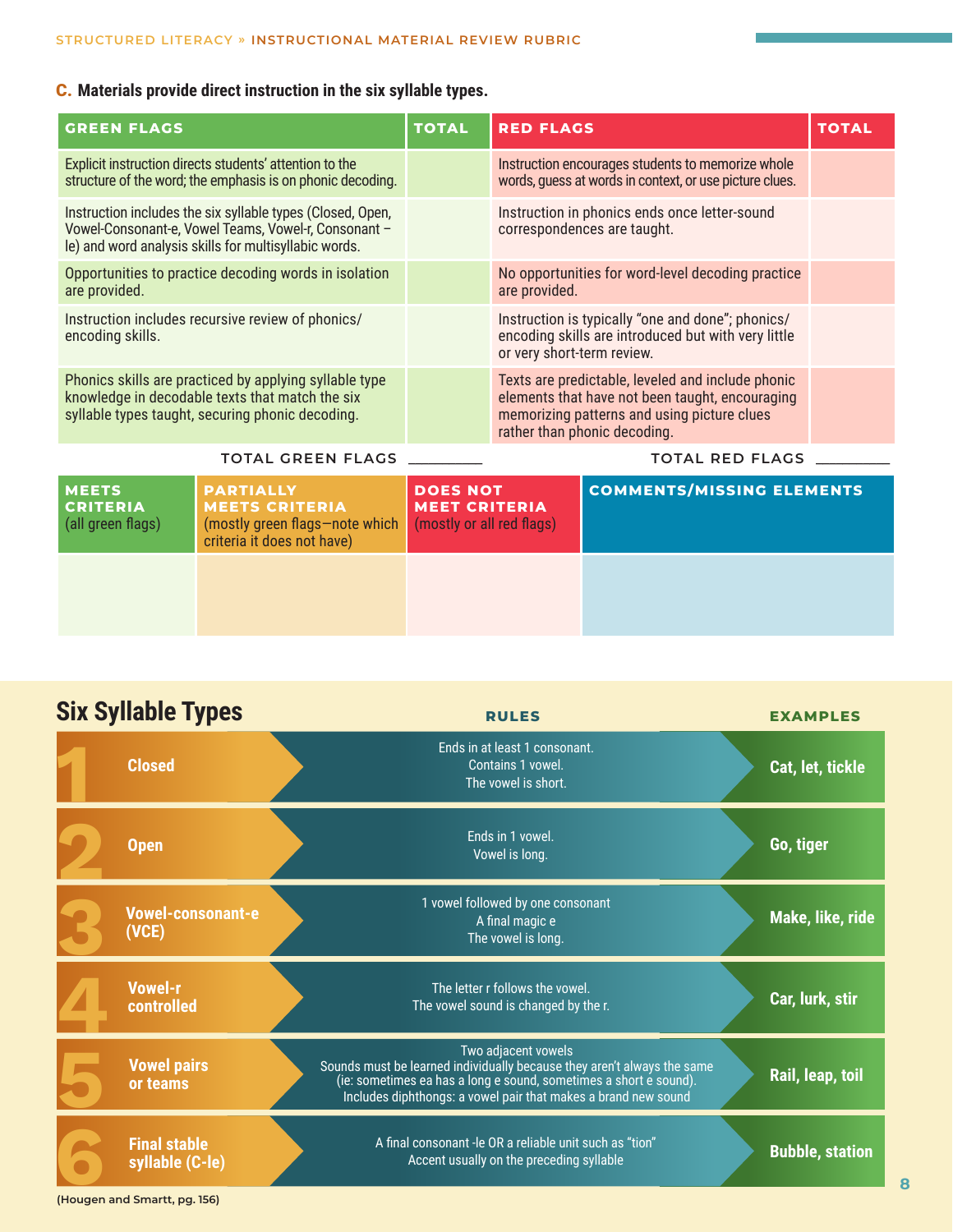### D. **Materials provide direct instruction in orthography (spelling patterns and rules).**

| <b>GREEN FLAGS</b>                                                                                       | <b>TOTAL</b> | <b>RED FLAGS</b>                                                                | <b>TOTAL</b> |
|----------------------------------------------------------------------------------------------------------|--------------|---------------------------------------------------------------------------------|--------------|
| Instruction includes word families and word analysis<br>skills for reading multisyllabic words.          |              | Instruction in phonics ends once letter-sound<br>correspondences are taught.    |              |
| Segmenting and blending are taught explicitly and<br>practiced regularly, in both decoding and encoding. |              | Segmenting and blending are not explicitly taught<br>nor practiced.             |              |
| Opportunities to practice encoding words in isolation<br>and in sentence writing are provided.           |              | No opportunities for word and sentence level<br>encoding practice are provided. |              |
|                                                                                                          |              |                                                                                 |              |

|  |  | TOTAL GREEN FLAGS |  |
|--|--|-------------------|--|
|--|--|-------------------|--|

**TOTAL GREEN FLAGS \_\_\_\_\_\_\_\_\_\_\_ TOTAL RED FLAGS \_\_\_\_\_\_\_\_\_\_\_**

| <b>MEETS</b><br><b>CRITERIA</b><br>(all green flags) | <b>PARTIALLY</b><br><b>MEETS CRITERIA</b><br>(mostly green flags-note<br>which criteria it does not have) | <b>DOES NOT</b><br><b>MEET CRITERIA</b><br>(mostly or all red flags) | <b>COMMENTS/MISSING ELEMENTS</b> |
|------------------------------------------------------|-----------------------------------------------------------------------------------------------------------|----------------------------------------------------------------------|----------------------------------|
|                                                      |                                                                                                           |                                                                      |                                  |

### E. **Materials provide direct instruction in morphology.**

| <b>GREEN FLAGS</b>                                   |                                                                                                                                                                  | <b>TOTAL</b>                                                         | <b>RED FLAGS</b>                                       |                                  | <b>TOTAL</b> |
|------------------------------------------------------|------------------------------------------------------------------------------------------------------------------------------------------------------------------|----------------------------------------------------------------------|--------------------------------------------------------|----------------------------------|--------------|
|                                                      | Instruction is explicit and includes morphemes<br>(prefixes, suffixes, roots, combining word forms) and<br>word analysis skills for reading multisyllabic words. |                                                                      | Explicit instruction in morphology is not<br>apparent. |                                  |              |
|                                                      | <b>TOTAL GREEN FLAGS</b>                                                                                                                                         |                                                                      |                                                        | <b>TOTAL RED FLAGS</b>           |              |
| <b>MEETS</b><br><b>CRITERIA</b><br>(all green flags) | <b>PARTIALLY</b><br><b>MEETS CRITERIA</b><br>(mostly green flags-note which<br>criteria it does not have)                                                        | <b>DOES NOT</b><br><b>MEET CRITERIA</b><br>(mostly or all red flags) |                                                        | <b>COMMENTS/MISSING ELEMENTS</b> |              |
|                                                      |                                                                                                                                                                  |                                                                      |                                                        |                                  |              |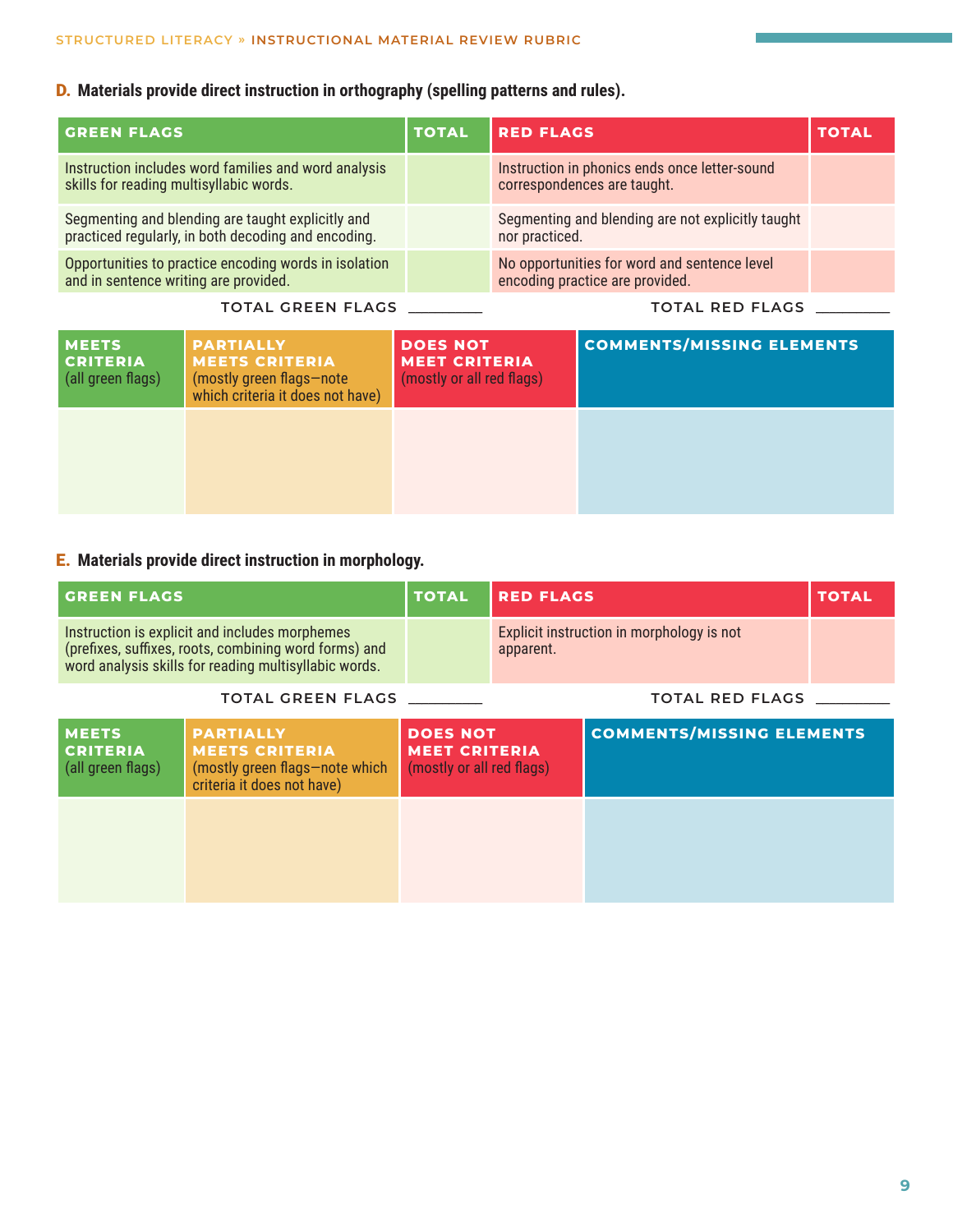### F. **Materials provide direct instruction in grammar and syntax.**

| <b>GREEN FLAGS</b>                                                                                                     |                                                                                                           | <b>TOTAL</b>                                                         | <b>RED FLAGS</b>                                                                                                                                  |                                  | <b>TOTAL</b> |
|------------------------------------------------------------------------------------------------------------------------|-----------------------------------------------------------------------------------------------------------|----------------------------------------------------------------------|---------------------------------------------------------------------------------------------------------------------------------------------------|----------------------------------|--------------|
| There is a clear scope and sequence for teaching<br>conventions of print, grammar, and syntax<br>(sentence structure). |                                                                                                           |                                                                      | There is not a clear scope and sequence for<br>teaching; conventions of print, grammar, and<br>syntax are taught implicitly or opportunistically. |                                  |              |
|                                                                                                                        |                                                                                                           |                                                                      | <b>TOTAL RED FLAGS</b>                                                                                                                            |                                  |              |
| <b>MEETS</b><br><b>CRITERIA</b><br>(all green flags)                                                                   | <b>PARTIALLY</b><br><b>MEETS CRITERIA</b><br>(mostly green flags-note which<br>criteria it does not have) | <b>DOES NOT</b><br><b>MEET CRITERIA</b><br>(mostly or all red flags) |                                                                                                                                                   | <b>COMMENTS/MISSING ELEMENTS</b> |              |
|                                                                                                                        |                                                                                                           |                                                                      |                                                                                                                                                   |                                  |              |

### G. **Materials provide opportunities for students to practice reading fluency using controlled texts.**

| <b>GREEN FLAGS</b>                                                                                                                                            | <b>TOTAL</b> | <b>RED FLAGS</b>                                                                                                                                                                      | <b>TOTAL</b> |
|---------------------------------------------------------------------------------------------------------------------------------------------------------------|--------------|---------------------------------------------------------------------------------------------------------------------------------------------------------------------------------------|--------------|
| Instruction includes teacher-led modeling, oral reading<br>by students, and immediate feedback.                                                               |              | Instruction focuses primarily on student silent<br>reading.                                                                                                                           |              |
| Phonics skills are practiced by applying syllable type<br>knowledge in decodable texts that match the six<br>syllable types taught, securing phonic decoding. |              | Texts are predictable, leveled, and include<br>phonics elements that have not been taught,<br>encouraging memorizing patterns and using<br>picture clues rather than phonic decoding. |              |
| Reading accuracy and automaticity are emphasized.                                                                                                             |              | Rate is emphasized over accuracy; attention is<br>given to students reading words quickly.                                                                                            |              |
| Word-level fluency practice is provided.                                                                                                                      |              | Word-level fluency practice is not provided.<br>Fluency is viewed only as text-reading fluency.                                                                                       |              |
| Fluency is practiced in a variety of texts (narrative,<br>informational, poetry, lists, etc.).                                                                |              | Fluency is practiced only in narrative text or with<br>repeated readings of patterned text.                                                                                           |              |
| Fluency is measured using a normed Oral Reading<br>Fluency assessment.                                                                                        |              | Fluency assessment allows teachers acceptance<br>of incorrectly decoded words if they are close in<br>meaning to the target word.                                                     |              |

### **TOTAL GREEN FLAGS \_\_\_\_\_\_\_\_\_\_\_ TOTAL RED FLAGS \_\_\_\_\_\_\_\_\_\_\_**

| <b>MEETS</b><br><b>CRITERIA</b><br>(all green flags) | <b>PARTIALLY</b><br><b>MEETS CRITERIA</b><br>(mostly green flags-note<br>which criteria it does not have) | l DOES NOT<br><b>MEET CRITERIA</b><br>(mostly or all red flags) | <b>COMMENTS/MISSING ELEMENTS</b> |
|------------------------------------------------------|-----------------------------------------------------------------------------------------------------------|-----------------------------------------------------------------|----------------------------------|
|                                                      |                                                                                                           |                                                                 |                                  |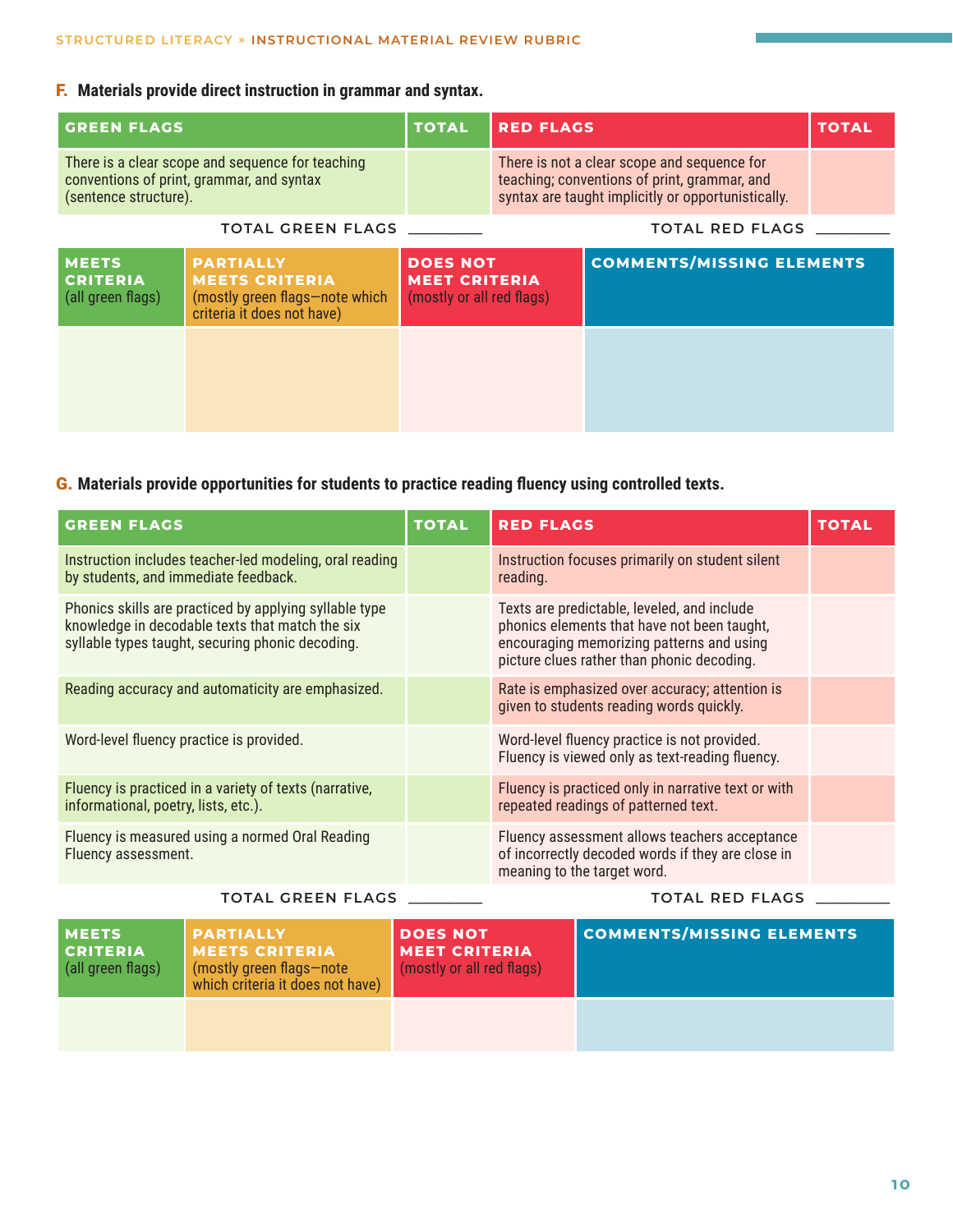### H. **Materials provide direct instruction in vocabulary.**

| <b>GREEN FLAGS</b>                                   |                                                                                                                                                                   | <b>TOTAL</b>                                                         | <b>RED FLAGS</b>                                                                                                                    |                                                                                        | <b>TOTAL</b> |
|------------------------------------------------------|-------------------------------------------------------------------------------------------------------------------------------------------------------------------|----------------------------------------------------------------------|-------------------------------------------------------------------------------------------------------------------------------------|----------------------------------------------------------------------------------------|--------------|
| text.                                                | Vocabulary instruction includes robust conversations<br>in order to support an understanding of literal and<br>inferential comprehension of word knowledge within |                                                                      | Vocabulary instruction does not include<br>opportunities for rich conversations; worksheets<br>or activity sheets are used instead. |                                                                                        |              |
| of texts (most Tier 1 words).                        | Explicit instruction in vocabulary for Tier 2 and 3<br>words is evident, as well as instruction in the context                                                    |                                                                      |                                                                                                                                     | Instruction includes memorization of isolated<br>words and definitions out of context. |              |
|                                                      | Tier 2 words are taught explicitly, with students taught<br>to use these words in their speech, see them in print,<br>and use them in writing (when appropriate). |                                                                      |                                                                                                                                     | Tier 2 words are not taught deeply.                                                    |              |
|                                                      | Explicit instruction in morphology is provided.                                                                                                                   |                                                                      | apparent.                                                                                                                           | Explicit instruction in morphology is not                                              |              |
| <b>TOTAL GREEN FLAGS</b>                             |                                                                                                                                                                   |                                                                      |                                                                                                                                     | <b>TOTAL RED FLAGS</b>                                                                 |              |
| <b>MEETS</b><br><b>CRITERIA</b><br>(all green flags) | <b>PARTIALLY</b><br><b>MEETS CRITERIA</b><br>(mostly green flags-note<br>which criteria it does not have)                                                         | <b>DOES NOT</b><br><b>MEET CRITERIA</b><br>(mostly or all red flags) |                                                                                                                                     | <b>COMMENTS/MISSING ELEMENTS</b>                                                       |              |

### I. **Materials provide direct instruction in oral reading and language comprehension.**

| <b>GREEN FLAGS</b>                                                                                                                                                                                    | <b>TOTAL</b> | <b>RED FLAGS</b>                                                                                                  | TOTAL |
|-------------------------------------------------------------------------------------------------------------------------------------------------------------------------------------------------------|--------------|-------------------------------------------------------------------------------------------------------------------|-------|
| Read-aloud opportunities feature a variety of<br>complex texts (narrative and expository texts above<br>grade-level) to develop background knowledge and<br>vocabulary in a variety of subject areas. |              | Read-aloud opportunities emphasize stories or<br>narrative texts. Read-aloud text is not sufficiently<br>complex. |       |
| Opportunities are provided to make connections<br>between a new word or concept and other known<br>words or concepts, relating ideas to experiences.                                                  |              | Opportunities to bridge existing knowledge to<br>new knowledge is not apparent in instruction.                    |       |

#### **TOTAL GREEN FLAGS \_\_\_\_\_\_\_\_\_\_\_ TOTAL RED FLAGS \_\_\_\_\_\_\_\_\_\_\_**

| <b>MEETS</b><br><b>CRITERIA</b><br>(all green flags) | <b>PARTIALLY</b><br><b>MEETS CRITERIA</b><br>(mostly green flags-note<br>which criteria it does not have) | <b>DOES NOT</b><br><b>MEET CRITERIA</b><br>(mostly or all red flags) | <b>COMMENTS/MISSING ELEMENTS</b> |
|------------------------------------------------------|-----------------------------------------------------------------------------------------------------------|----------------------------------------------------------------------|----------------------------------|
|                                                      |                                                                                                           |                                                                      |                                  |